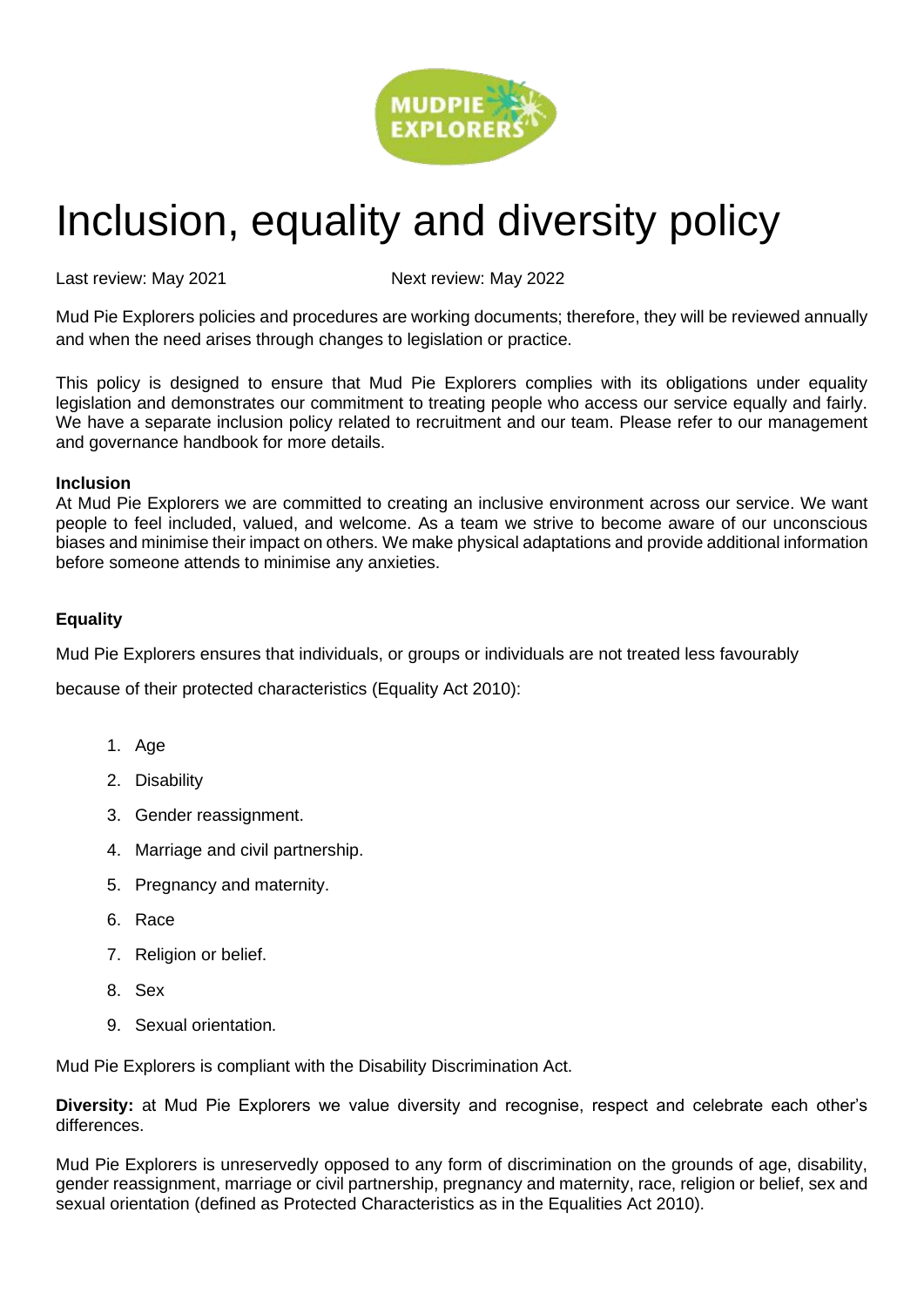## **Our learners (children)**

We welcome learners with additional needs, special educational needs, emotional and physical needs and children whose first language is not English and aim to provide experiences, play and learning opportunities, experiences and activities in which all children can participate.

Our admissions procedure stipulates that the parent/ carer of any child joining Forest School must first speak with us so that we understand their needs and interests before they join us. This enables practitioners to ensure that any modifications to plans can be in place from day 1. For example, if a child has little impulse control we will avoid the river, if they get flighty when anxious we will ensure there a designated adult watching them at all times.

In all of our sessions we:

- Challenge discrimination
- Celebrate differences through stories, food and shared experiences
- Be mindful of cultural appropriation, even during play
- Create inclusive sessions where everyone feels valued and safe

Through record-keeping and regular observations, we are able to identify individual children's progress and identify needs. Should any issues of concern arise we always discuss these, with the child and parents/carers working together to devise a plan of action and support.

Sometimes it may be necessary to adapt an activity to the child's ability and stage of development, by providing additional resources, staying in an accessible area of the woods or giving one child more attention and support than others during an activity or routine.

We discuss and offer alternative perspectives when we encounter discriminatory remarks, attitudes and behaviour from the children in our care and other adults. We will always help children to feel good about themselves and others by celebrating the differences which make us all unique.

We recognise and welcome all legislation and existing codes of practice produced by appropriate commissions, for example the Equality and Human Rights Commission.

## **Our learners (adults)**

We welcome learners with protected characteristics.

In all of our sessions we:

- Challenge discrimination
- Celebrate differences through stories, food and shared experiences
- Be mindful of cultural appropriation
- Create inclusive sessions where everyone feels valued and safe

Through record-keeping and regular observations, we are able to identify individual learners progress and identify needs. Should any issues of concern arise we always discuss these working together to devise a plan of action and support.

We discuss and offer alternative perspectives when we encounter discriminatory remarks, attitudes and behaviour. We will always help learners to feel good about themselves and others by celebrating the differences which make us all unique.

We recognise and welcome all legislation and existing codes of practice produced by appropriate commissions, for example the Equality and Human Rights Commission.

#### **Funded spaces**

We apply for funding to offer free spaces to children who live in low-income families.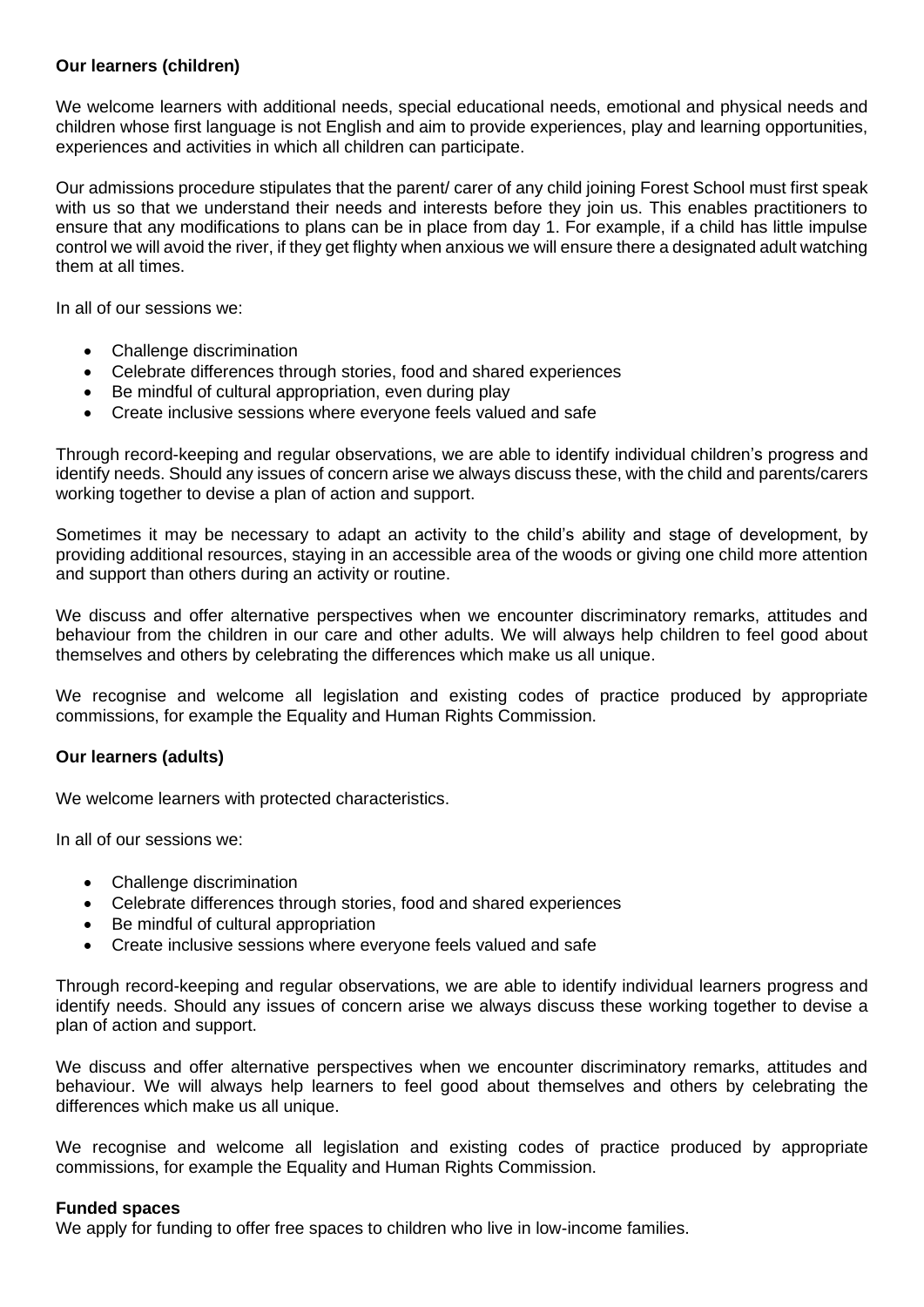## **Marketing and social media**

We will ensure that our marketing materials include learners from a range of backgrounds.

#### **Monitoring and review**

The Managing Director will be responsible for reviewing, monitoring and evaluating the effectiveness of inclusive practices. Any issues will be reported to the Directors and other relevant parties (Friends Groups/ Head teachers).

From September 2019 any alterations to a policy or procedure will be assessed using the Equality Impact Assessment Screening Tool (see appendix to this policy).

From March 2020 we will have statistics on the diversity of our service users. These figures will be discussed annually and compared to local demographics at a Directors meeting and action taken if needed.

## **How to complaint or raise a concern**

If you feel that you have been discriminated against we urge you to contact our Managing Director on the details below. We are committed to inclusion, equality and diversity and do not tolerate discrimination in our Company.

If you wish to make a complaint, please refer to the complaints policy for details of how to make an informal and formal complaint. You will be sent a copy upon request.

| Name  | Nickie Corr           |
|-------|-----------------------|
| Phone | 07753 636 705         |
| Email | nickie@mud-pies.co.uk |

| <b>Review date</b> | <b>Details of Change</b>                                                                                     |  |  |
|--------------------|--------------------------------------------------------------------------------------------------------------|--|--|
| Dec 18             | Changed 'Nickie' to Managing Director. Added Head and Friends<br>Group involvement in monitoring and review. |  |  |
| August 2019        | Added the use of the Equality Impact Assessment Screening Tool                                               |  |  |
| Dec 19             | Separated into 2 policies-<br>Inclusion: service provision & Inclusion: the team                             |  |  |
| Oct 2020           | Reviewed no changes                                                                                          |  |  |
| May 2021           | "Inclusion policy" updated to become "Inclusion, equal opportunities<br>and diversity policy"                |  |  |